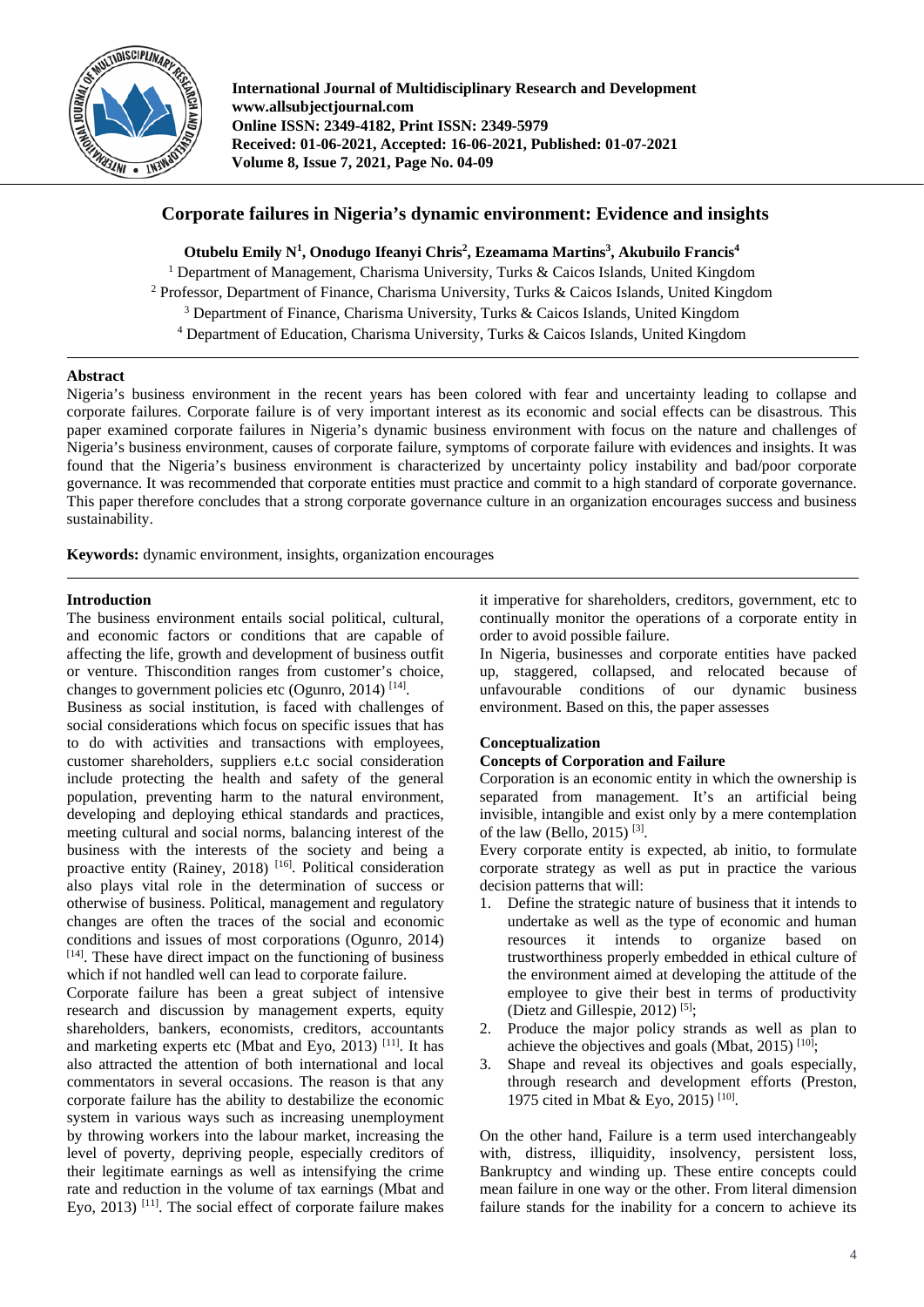primary objective "profit making" in the long run. It could also mean inability to generate adequate cash flow to retire due debts (Bello, 2015) [3].

### **The Concept of Corporate Failure**

Thus, failure as applied to Business Corporation suggests, as the term is popularly used, as any situation from the mere inability to make profit, to complete dissipation of assets followed by bankruptcy and liquidation (Bello, 2015) [3].

Authoritatively corporate failure stands different to many authors. According to Calomiris and Gorton (1991) cited in Bello  $(2015)$  <sup>[3]</sup> corporate failure connotes an unhealthy situation or weaknesses in an organization's conditions which prevents the achievement of set goals and aspirations. Komba (1991) cited in Bello (2015) <sup>[3]</sup> perceives failure as an act of being unsuccessful in an attempt, cessation of normal operation or operating below normal official acceptable standards or to go bankrupt or become insolvent. Argenti (1976) cited in Bello (2015) <sup>[3]</sup> views it as "company whose performance is so poor that sooner or later it is bound to have to call in the receiver or cease to have or to go into voluntary liquidation, or which is about to do any of these, or has already done so". Altman [1983] cited in Bello  $(2015)$ <sup>[3]</sup> foresees it simply as inability of a firm to honor its obligation when due.

Newton [1975] cited in Bello  $(2015)$ <sup>[3]</sup> a business is also known a failure when it can no longer meet the legally enforcement demand of its creation. Dun and Bradstreet (1974) cited in Bello (2015) <sup>[3]</sup> define the term as "those businesses which ceased operation following assignment of bankruptcy, with a loss to creditors or where involved in court action such as reorganization or re arrangement. Relating to Banking, Ezeudoli (1997) & Ologun (1994) cited in Bello  $(2015)$  <sup>[3]</sup> view failure in the same way as, "the inability of a bank to meet its obligations to customers, owners, economy occasioned by fault or weaknesses in its operation which renders it illiquid and insolvent."

In whatever perspective failure is perceived it has common elements and process. That is, it is a process which begins with financial embarrassment degenerated into operational difficulties and ended in legal action. Corporate failure may not necessary mean cessation of operation and liquidation solely, but, when a concern fails to meet its obligation to its customers, management, shareholders, government and indeed economy in general (Bello, 2015)<sup>[3]</sup>.

Three types of corporate failure could easily be identified namely:

- 1. A corporate body with low or negative returns (Berryman, 1982 cited in Mbat & Eyo, 2013) [11].
- 2. A corporate body that is technically insolvent (Bedelan, 1984 cited in Mbat & Eyo, 2013) [11].
- 3. A corporate body that is bankrupt (Berryman, 1982) and (Baird and Rasmussen, 2012).

A corporate entity that continuously exhibits low or negative returns is bound to fail sooner or later because there is no opportunity for expansion. A firm is technically insolvent when it is unable to meet its liabilities as at when due. The assets of the firm may be higher than its liabilities but because of its critical liquidity situation, it is unable to meet its liabilities. A firm that is bankrupt exhibits a situation where total assets is less than total liabilities, thus the ratio between assets and liabilities is less than one. However, technical insolvency and bankruptcy are always

similarly treated in the courts of law (Mbat & Eyo, 2013) [11].

#### **The Concept of Business Environment**

Business environment can be simply understood as the combination of all environmental conditions and influences that are capable of affecting or influencing business activities. Obiwuru *et al.*  $(2015)^{[12]}$  defines the environment of business as the aggregation of the pattern of all the external and internal conditions and influences that affect the existence, growth and development of the business. According to them, opportunities and threats are associated with external environment of a business while strengths and weaknesses are associated with internal environment of the business. Some of these factors will be discussed in the subsequent part of this paper.

### **An Overview of Nigeria's Business Environment**

Nigeria is a country blessed with abundant resources. It is expected that every necessary infrastructure needed to drive the economy are put in place to enable business and all other economic activities thrive accordingly. But unfortunately, in the contemporary Nigeria, the most critical infrastructure needed to drive the economy are conspicuously absent. Power (Electricity) supply is poor, roads are bad, policies are unstable and insecurity unabated. This picture clearly depicts unfriendly business environment (Ogunro, 2014)<sup>[14]</sup>. Although, Nigeria has a population of over 120 million and present a wonderful climate for investment, there are 36 states, with federal capital territory, 744 local government headquarters as well as several other cities and big towns. each with substantial population, but, business opportunities, which serves as hallmark of big cities has remain precarious in most of these cities. There are lots of factors that shape business environment (Ogunro, 2014)<sup>[14]</sup>. Obiwuru *et al.*  $(2015)$ <sup>[12]</sup> identified the following factors;

**Technological factors:** This include research and development activity, technological incentives and the rate of technological change. They can determine barrier to entry, minimum efficient production level and influence outsourcing decisions. Technological shifts can affect costs, quality and stimulate further invention, innovation and competition (Obiwuru *et al.,* 2011).

**Ecological factors:** These include environmental aspect such as weather, climate, and climate change, which may affect industries like tourism farming and insurance. Growing awareness of the potential impacts of climate change is affecting how companies operate and the products they offer, both creating new markets and diminishing or destroying existing ones (Obiwuru *et al.,* 2015) [12].

**Legal factors:** Included in this component are discriminatory law, consumer law, antitrust law, employment law, and health and safety law. These factors can affect how a company operates, its costs, and the demand for its products (Obiwuru et al., 2015)<sup>[12]</sup>.

**Political factors:** This is described as the extent and evel of government direct and indirect intervention and influence on businesses in an economy. In particular, political factors include the following areas; tax policy, labour law, environmental law, trade restrictions, tariffs, incentives and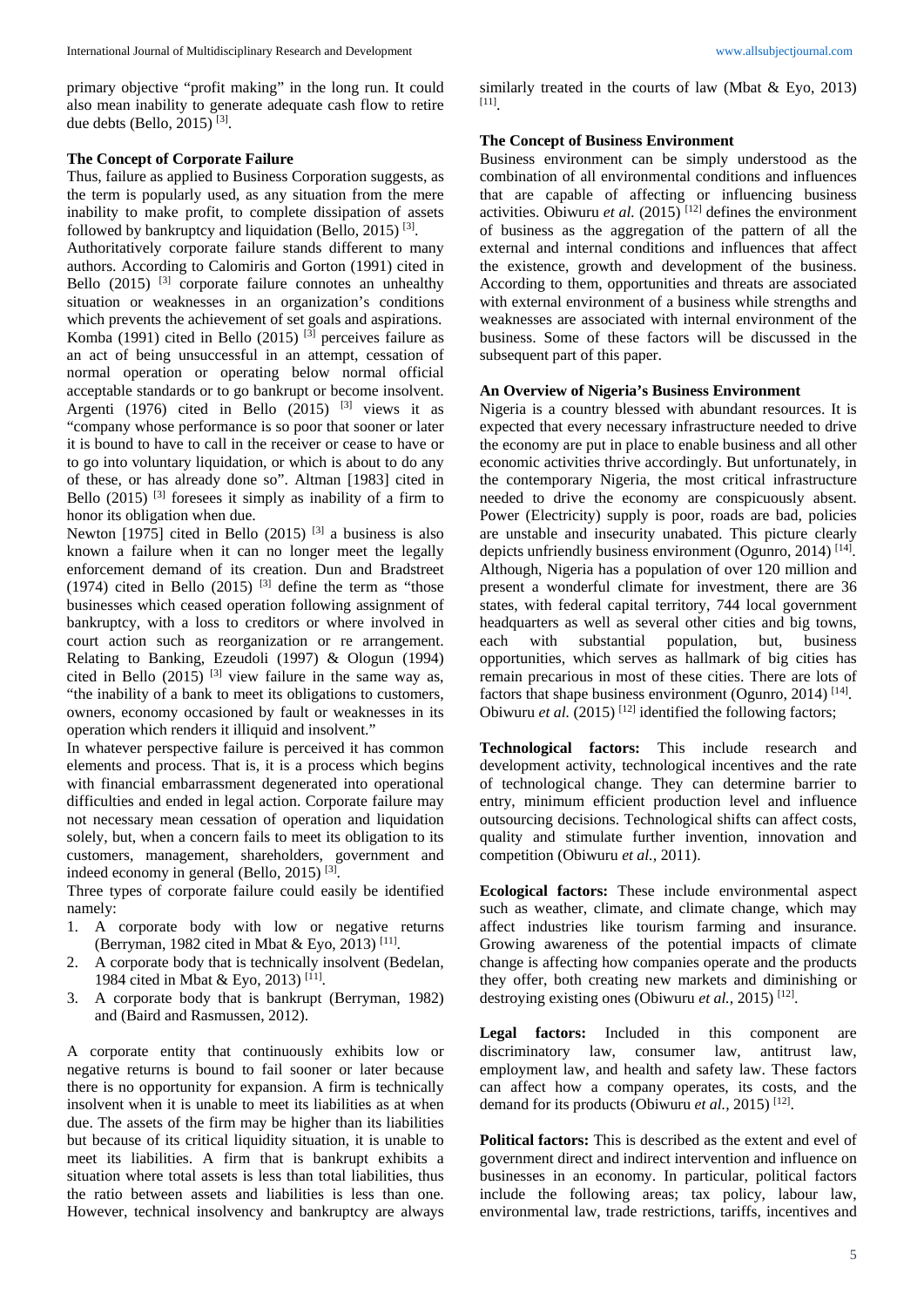political stability. It may also involves goods and services which the government provide or has intention to provide or not to provide.

**Economic factors:** These are economic growth, interest rates, exchange rates and the inflation rate. These factors have influence on the operation and determination of businesses. For instance, interest rates affect the costs of exporting goods and the supply and price of imported goods in an economy (Obiwuru *et al.,* 2015) [12].

The last but not the least factor is the social factors, which is the cultural aspects. These aspects include health consciousness, population growth rate age distribution, career attitudes and emphasis on safety nets. According to them, trends in social factors affect the demand for a company's productions and how that company operates.

Apart from these factors, other factors such as financial sources, image and reputation, information system, required skills and Professionals e.t.c also affect business environment. Many of these factors are present in Nigeria and capable of affecting businesses (Obiwuru *et al.,* 2015) [12].

## **Challenges of Nigeria's Business Environment**

In Nigeria, several factors affect business environment, these factors make Nigeria's business environment unfriendly and unsafe for investment. These are identified below.

- **Poor Transportation Network and Connectivity:** Nigeria roads are bad, some of the roads that link one town to the other are not motorable. Movement and delivery of goods is slow and sometimes unsafe on the Nigeria roads. Incessant accidents, breakdown of vehicles are common features on Nigeria roads. This discourages investors and limit business opportunity (Ogunro, 2014) [14].
- **Multiple Tax System:** Another factor that affect Nigeria's business environment is multiple tax system. There is multiplicity of taxes by tiers of government which makes the cost of doing business higher the necessary (Ogunro, 2014)<sup>[14]</sup>.
- Power Supply: There is insufficient energy generation and distribution in Nigeria. Electricity is the life wire of any manufacturing company particularly, large scale industries which use automation of different kinds. The supply of electricity in Nigeria is poor to the extent that companies are forced to quit business in Nigeria and relocate to other African countries. This is because, alternative power supply increases overhead cost of doing business, which is capable of affecting the overall purpose of doing business (Uffot, 2019).
- **Unpredictability of government policies**: Government policies are not stable in Nigeria, every government comes with his own policies, some good policies can be inconclusive, some jettisoned for political reason, while some are abandoned for selfish interest of those in power and government. This attitude breeds perpetual fear in the minds of investors (Ogunro, 2014)  $[14]$ .

Bello  $(2015)$ <sup>[3]</sup> also identified the following factors as major challenges of Nigeria's business environment.

- 1. Lack of synergy among agencies of government,
- 2. Existence of obsolete practices,
- 3. Inadequate empowerment for agency responsible for investment promotion, facilitation, and coordination for support of favourable business climate
- 4. Prohibitive cost of land, transferability of land titles, land securitization
- 5. Weak trade and business facilitation mechanism,
- 6. Poor economies of integration among industries low entrepreneurial capacity
- 7. Lack of appropriate technologies by SMEs,
- 8. Decline national values and educational standards also characterized by poor quality of graduates of higher institutions
- 9. High incidence of corruptions among officials of government
- 10. Weak national value re-orientation,
- 11. Insufficient mechanism for public private dialogue.

According to Bello  $(2015)$  <sup>[3]</sup>, these challenges have resulted to growing unemployment and increasing poverty incidences, decline industrial activities, low industrial capacity utilization, declining international ranking of the economy, declining foreign direct investment (FDI) inflow and inability to attract major TNC's in the non-oil sector.

### **Causes of Corporate Failure**

Corporate failure has been attributed to many factors which are categorized as Exogenous and Endogenous. Those elements that are not directly under control of the failing concern are termed exogenous element these include basically: Competition, the action of business circle, change in public demand, excessive regulations, and of recent the globalization threat. Many studies conclude, however, that fundamental to all causes of business failure is the human element, or especially the lack of good management and corporate governance Harold (1973), WorldBank (1989), Nwachukwu (1993), De Juan (1987), Ozigbo (1997) all cited in Bello (2015) <sup>[3]</sup> and Alashi (2013).

However, even the exogenous factors can have some indirect traces from poor management. Good management would plan and set all necessary system in motion, provide necessary foresight, initiate skills, and perseverance to adjust the affairs of a concern to meet it.

# **Conceding the truth of the basic factor of management, but recognizing also the fallibility of human judgment, the following may be listed as the fundamental causes of corporate failure**

#### **Exogenous Factors**

**Excessive competition:** There is no threat no shock and no fear to a business than that of good product in the hand of a competitor. Competition has led so many firms to lose market to their rivals and subsequently close.

**Operation of the business circle:** The business circle is generally considered to have four principal phases: prosperity, decline, depression, and recovery. In periods of prosperity most companies are loaded with large inventories to meet the apparently continuing demands of their customers. When such inventories must be sold at a loss during periods of declines or depressions many concerns are financially unable to stand the strains, and as a result more failures occur during depression than any other time.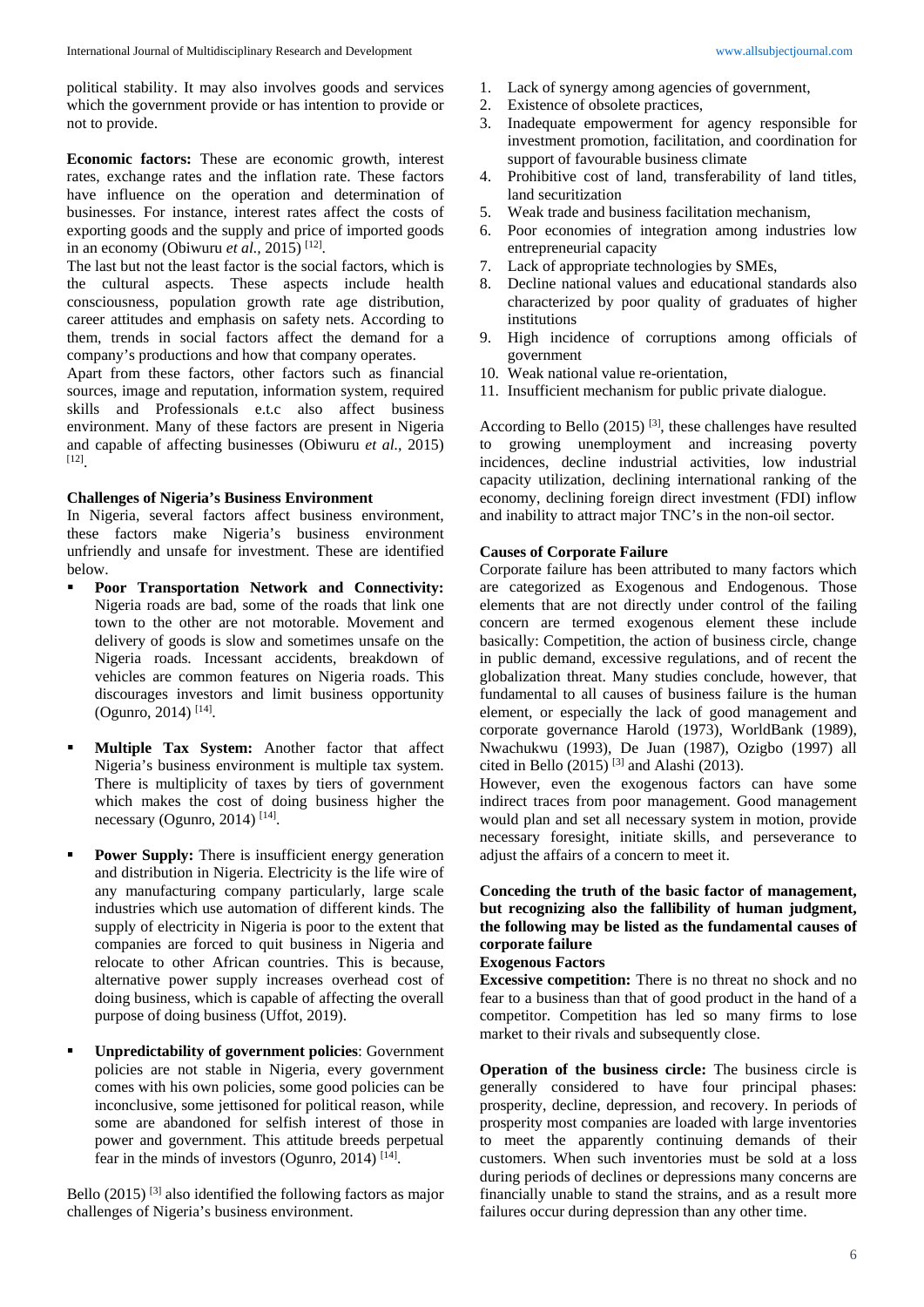**Change in public demand:** Shift in demand of a product by public because of technological advancements or arrival of better products may lead to a failure of a concern.

**Casualties:** This is what is otherwise call "act of God" an act of nature, may be a directly cause of failure. Earthquake, a tidal wave, flooding, crisis, and other disturbances may ruin an enterprise and its practical possibilities of success.

**Excessive Shift in government policy:** Closely akin to act of nature are "acts of sovereign" Government can enact a law defining or prohibiting certain economic activities or even bring stiff regulations, all these may spell doom an enterprise. Other example of legislative act sometimes leading to failure include sudden burdensome taxes, minimum wage, the removal of tariff protection, an increase in tariff of essential materials. Also, legislation in other country may lead to failure.

**Socio economic and political unrest:** The environment which a firm operates determines its life. In an environment that is characterized by: uncontrollable social unrest or the political atmosphere is not certain or there are persistent changes in macroeconomic policy will adversely affect the life of a business concern.

#### **Endogenous Factors**

These are factors that are directly cause by management or weak corporate governance or mostly combination of the two, these are discussed below:

**Mismanagement:** Poor management due to selfish, greediness or lack of competency is charged with the responsibility of almost bases of failure discussed so far. More directly chargeable with management are certain other situations which may be set forth very briefly as follows:

**Excessive expenses:** this happened as a result of use of obsolescent machinery, antiquated production methods unprofitable sales, neglect of details and firm improper organization.

**Inadequate revenue**: this arise out of competence in the sales department Vis a Vis quality of the product or services, pricing policy, and even from poor promotion.

**Over capitalization:** this can be traceable to promotion or later financing, perhaps to over expansion. The sales of corporation securities may have been poorly timed, the financial plan may be ill fitting, or subsidiaries or other units may have been acquired at unwarranted costs.

**Excessive Floating debt:** This could be induced through malfunctioning of the credit department, through expansion of the business without provision for adequate working capital, through the acquisition of fixed assets by short term notes, or even by the effect of inadequate banking facilities.

**Unwise dividend policy:** which often though not always goes hand in hand with inadequate maintenance, may so badly deplete the resources of a concern as to show the seeds of failure. Funds which should be used for maintenance or as reserves are sometime distributed to

shareholders in order to make "good news" the good showing may later contribute importantly to poor showing.

**Fraud and embezzlement:** Fraud may arise in many ways. It may consist simply of embezzlement, which if very serious may set off spark of failure. The sale of properties, directly or indirectly by directors or their associates to the corporation at highly inflated value may cause failure to the corporation.

**Income smoothing:** management often engaged in income smoothing activities to post higher profit figure than expected, this will in turn earn them reward and bonuses. Smoothing income in long run affects business operations and lead to failure.

**Weak corporate governance:** Corporations are artificial beings created by law. They hold assets, conduct transactions, and sue and be sued. The business of corporations is champion by board of directors appointed by owners. Corporate Governance should provide a structure and processes within which shareholders, directors and management conduct a business of a concern with the ultimate aim and objective of realizing long term share holders' value while taking into account interest of other stakeholders.

Therefore, good corporate governance demands not only transparency, accountability and probity but, also, a sense of conviction and commitment to ensure that the interests of all parties are protected. Weak corporate governance has contributed to many business failures, (George, 2002).

**Accounting and auditing Problems:** Lack of accountability in both performance and operations coupled with cut off accounting processes, unsound internal control and inadequate safe keeping and security of documents has contributed to so many corporations to fail. Furthermore, the inability of audit reports to provide early warning signal to owners and regulatory bodies has tremendously affect so many businesses, and questioned the integrity and adequacy of audit job in general.

The unrestriction of client – audit time has led to impoverishing and corrupting Auditors independence in Nigeria and world over. This has led to:

- a. Failure of audit to deter and detect any fraudulent activities,
- b. Failure of auditors to issue qualified audit reports of a failed concern,
- c. Endorsement on erroneous profit figure, and
- d. Issuing a clean report to public on a distress concern.

## **Symptoms of Corporate Failure**

Although "what is certain about the future always uncertainty". Failure doesn't happen overnight except that associated with a catastrophe which happened very seldom. Thus, failure is predictable before its happening, and the earlier it's foreseen the more likely it can be prevent. Qualitative and quantitative models have been developed to predict failure and even discriminate the distress periods from healthy periods.

As inferred from the works of Ogunleye (2000), Donli (2014), Imala (2014) failure more specifically in banking sector manifest several symptoms, some at an early stage while others at a later stage. They enumerated these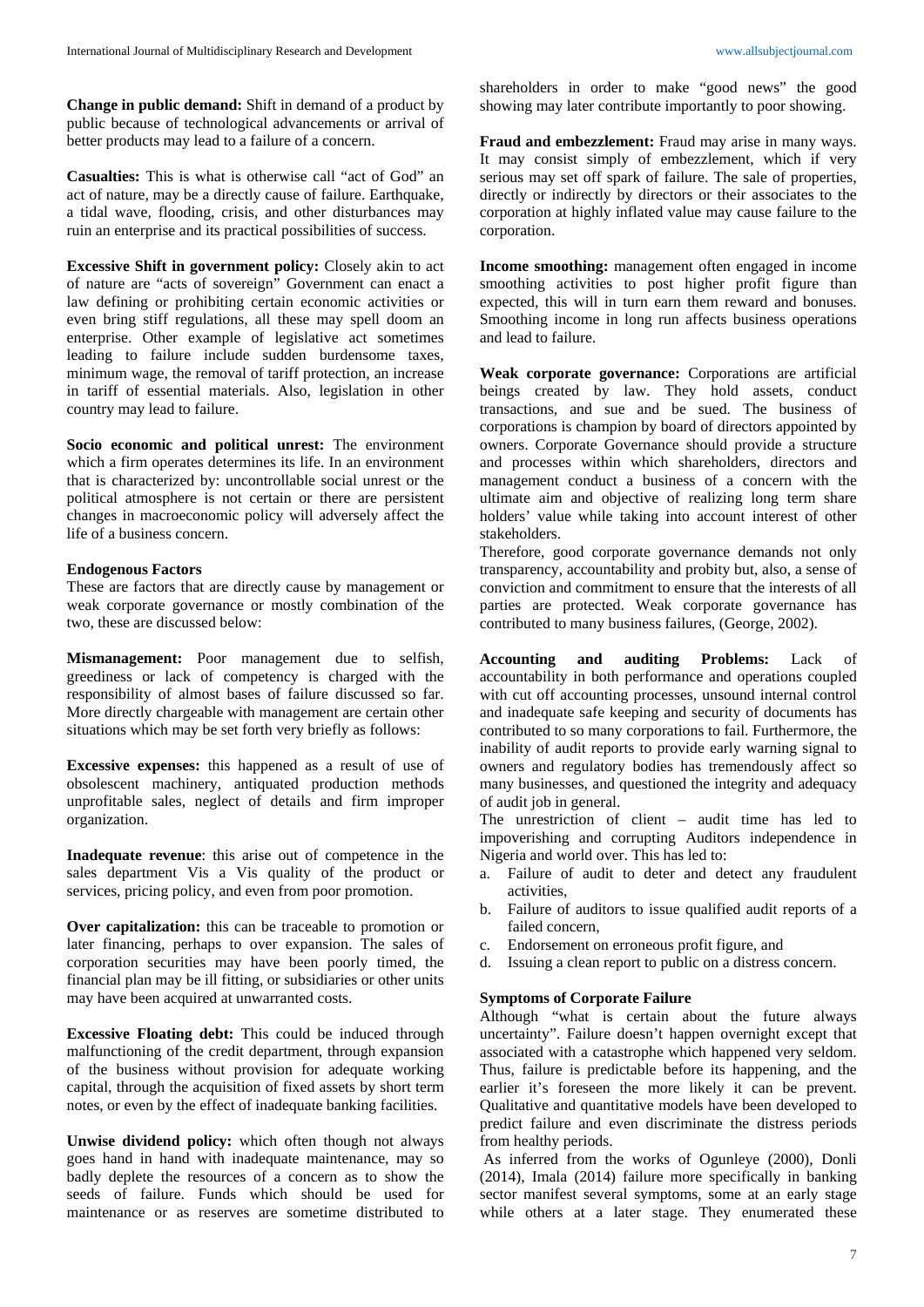symptoms as follows:

- a. Persistent lateness in submitting required return on account to regulatory bodies.
- b. Engagement in the falsification of returns, this serves as a more discoverable evidence of financial distress.
- c. Rapid staff turnover and /or frequent changes in top management.
- d. Affliction with persistent liquidity problems.
- e. Inability to meet obligations as at when due.
- f. Frequent changes of auditors who refuse to compromise may also be a symptom of financial failure.
- g. Use of political influence.
- h. Incessant complaint by customers.
- i. Persistent adverse clearing position.
- j. Borrowing at desperate rates.
- k. Persistent contravention of laid down rules.
- l. Window dressing of financial records
- m. Persistent overdrawing of current account with CBN.

The above list is not exhaustive and not all the conditions are manifested out rightly. However, one or two of those conditions are always noticeable on critical observation before degenerating into financial distress/insolvency. Kunt, *et al.* (2014) cited in Bello (2011) <sup>[3]</sup> opined that symptoms emanate when significant segment of an organization become illiquid or insolvent.

#### **Evidences and Insights**

There are many causalities of increasing failures of corporations in Nigeria. The factors mostly canvassed are infrastructural shortcoming, institutional and structural challenges. The recent survey conducted revealed that while the harsh operating conditions in the country may be a factor to untimely death of many businesses, one major bane of indigenous businesses and indeed some foreign ones is the absence of "Best Practice Corporate Governance" and examples abound. For example, a study conducted by the Nigeria Deposit Insurance Corporation (NDIC) listed the factors that caused severe distress in these banks as follows: economic depression (25%), political crisis (17.9%), Bad credit policy (25%), interference of board members (32.1%) (Vanguard, 2007) [18]. Evidence from a recent survey confirms that corporate governance lapses were significantly responsible for the collapse of over 70% of defunct companies in Nigeria over the last two decades. It was found that market share, volume of turnover and asset size is less potent relative to sound corporate governance for the survival of a business. This perhaps informs the renewed interest in corporate governance practices globally and the clamour is on a record high, given the spate and high profile corporate failures that preceded the global economic and financial crisis between 2008 and 2011. Revelations from the Nigerian banking sector, insurance and the media in extension confirmed that corporate governance lapses is capable of pooling down a high profit business irrespective of the age of that entity. For Instance, Intercontinental Banks, Oceanic Bank, Bank PHB, Afri bank, Spring Bank, Lion of Africa Insurance, Societe Generale Bank Nigeria, Mtel, Kaduna Textile Mills, Nigeria Airways, Concord Group, HITV, NEXT, and many others recently crumbled on the back of corporate governance questions. Executive management and the board of these institutions were alleged to be reckless with investors funds, neglected due processes and took biased decisions; conducts that negate the principles of corporate governance (www.myfinancialintelligence.com/ banking-and-finance/ why-rising-business -failure-nigeria/2013-01-02)

In the case of Oceanic Bank, the former group managing director, Cecilia Ibru, was alleged to have given out depositors' funds worth over N150 billion as loans to friends and relatives without collateral; including her nanny who got N13 billion loan to cater for personal needs.

Unbelievable! Nigeria has lost 75 banks since the advent of banking in the country in 1914. Interestingly, the distress and eventual collapse of these banks was occasioned by factors relating to corporate governance. The banks did not collapse due to lack of customers or patronage but due to how they were managed and governed. In this case of Cadbury Nigeria, the following were the reasons for their failure. The Chairman, former CEO, executive directors, non-executive directors, senior financial accountant, head of internal audit and others failed to obey the provisions of the Nigeria's Code of Corporate Governance. Cadbury Nigeria filed with the Commission its annual report and accounts for 2002 to 2005 which containing untrue and misleading statements. The Cadbury Nigeria former chief executive officer (CEO), Bunmi Oni, who known as Nigeria's post most respected CEO and the former finance executive director, Ayo Akadiri had deliberately overstatement of the company's financial position over number of years to the tune of between N13 billion to N15.

Since year 2002, the sale and stock buy backs were used as well as false stock certificates schemes issued by the both of CEO and finance executive director. They overstatement of profits, misrepresentation of sales figures, besides false suppliers certificates to control its financial accounts that were issued to the public and filed with the Commission.

Besides, the heads of accounts, internal audit and sales operation were also participating in the preparation of the false report generated untrue data and statement filed by the company with the Commission. Additionally, an undisclosed and undocumented offshore remuneration account was managed by the company. The chairman of Cadbury Nigeria stated in the company's annual report and account that it had taken over the payment of dividend. Then, the Audit Committee members of the Cadbury Nigeria failed to discharge to their statutory duties. They did not follow up available leads which ought to put them on enquiry in respect of the company's accounts. The Akintola Williams Deloitte (AWD), which is a registered and leading accounting firm in Nigeria were the external auditors to the company. It failed to handle the company's financial reports with high professional level and diligence. Last, the Union Registrars failed to pay dividend on behalf of Cadbury Nigeria which was not reported to the SEC the noncompliance by the company of SEC's earlier directives on the issue. (Economic Confidential, 2008) The CEO, finance executive and other executive directors were paid offshore remunerations without the authorization of the Remunerations Committee and not recorded in the company's financial report and account. (Economic Confidential, 2008 cited in Essays, UK, 2018) In the Nigeria's code of corporate governance, remuneration of executive directors should be set by Remuneration Committee which comprises all or most of the nonexecutive directors. (Scribd, 2003) But, the board of the company also does not establish a remuneration committee. (African Financials, 2005 cited in Essays, UK, 2018) This